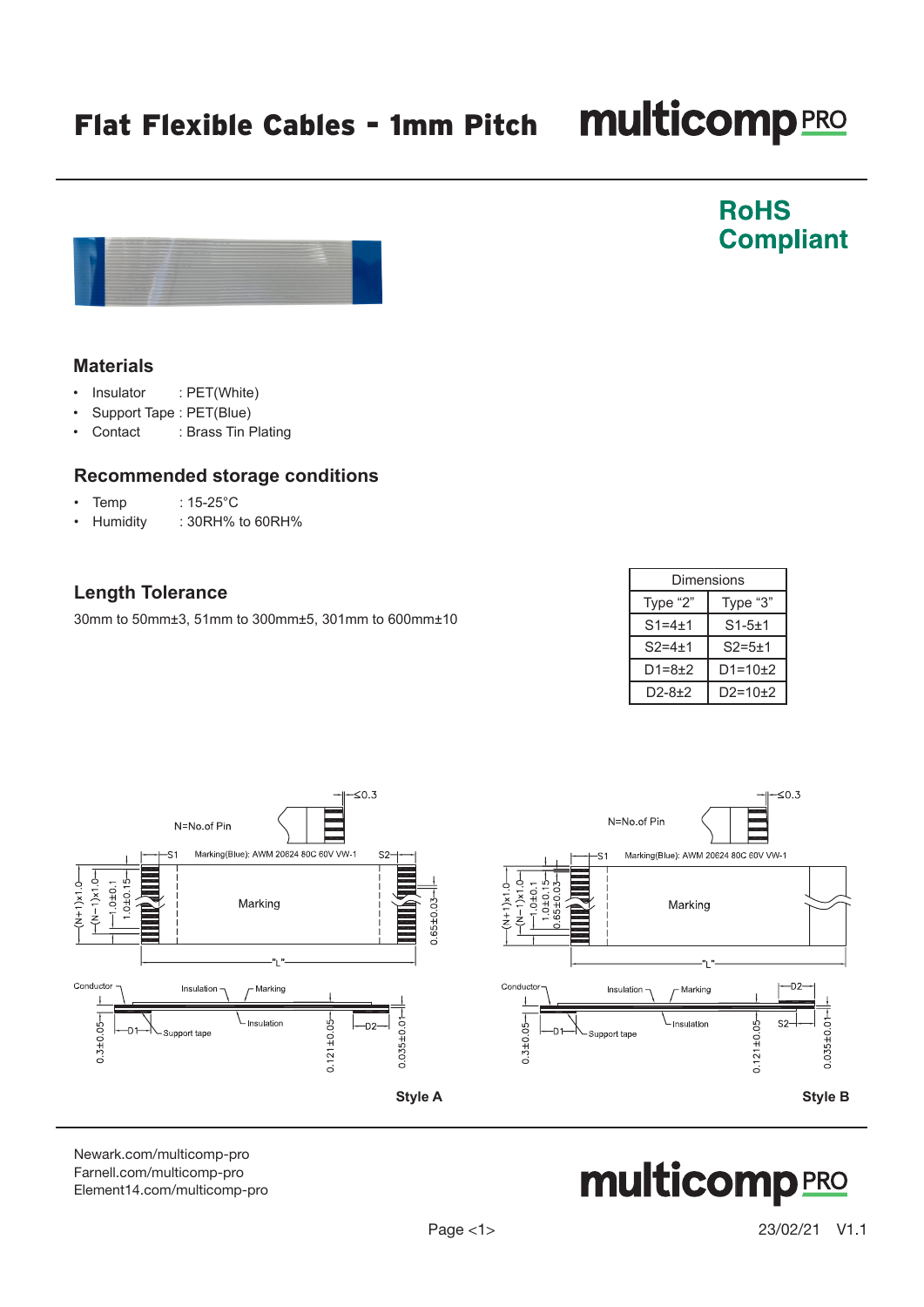### Flat Flexible Cables - 1mm Pitch

# **multicomp**PRO

#### **Part Number Table**

| <b>Description</b>                        | <b>Part Number</b> |
|-------------------------------------------|--------------------|
| FFC Cable, 4 Way, 50mm, Type 3, Style A   | MP-FFCA10040503A   |
| FFC Cable, 4 Way, 50mm, Type 3, Style B   | MP-FFCA10040503B   |
| FFC Cable, 4 Way, 100mm, Type 3, Style A  | MP-FFCA10041003A   |
| FFC Cable, 4 Way, 100mm, Type 3, Style B  | MP-FFCA10041003B   |
| FFC Cable, 4 Way, 152mm, Type 3, Style A  | MP-FFCA10041523A   |
| FFC Cable, 4 Way, 152mm, Type 3, Style B  | MP-FFCA10041523B   |
| FFC Cable, 4 Way, 200mm, Type 3, Style A  | MP-FFCA10042003A   |
| FFC Cable, 4 Way, 200mm, Type 3, Style B  | MP-FFCA10042003B   |
| FFC Cable, 5 Way, 50mm, Type 3, Style A   | MP-FFCA10050503A   |
| FFC Cable, 5 Way, 50mm, Type 3, Style B   | MP-FFCA10050503B   |
| FFC Cable, 5 Way, 200mm, Type 3, Style A  | MP-FFCA10052003A   |
| FFC Cable, 5 Way, 200mm, Type 3, Style B  | MP-FFCA10052003B   |
| FFC Cable, 6 Way, 50mm, Type 3, Style A   | MP-FFCA10060503A   |
| FFC Cable, 6 Way, 50mm, Type 3, Style B   | MP-FFCA10060503B   |
| FFC Cable, 6 Way, 100mm, Type 3, Style A  | MP-FFCA10061003A   |
| FFC Cable, 6 Way, 100mm, Type 3, Style B  | MP-FFCA10061003B   |
| FFC Cable, 6 Way, 152mm, Type 2, Style A  | MP-FFCA10061522A   |
| FFC Cable, 6 Way, 200mm, Type 3, Style A  | MP-FFCA10062003A   |
| FFC Cable, 8 Way, 50mm, Type 2, Style A   | MP-FFCA10080502A   |
| FFC Cable, 8 Way, 50mm, Type 3, Style B   | MP-FFCA10080503B   |
| FFC Cable, 8 Way, 100mm, Type 3, Style A  | MP-FFCA10081003A   |
| FFC Cable, 8 Way, 100mm, Type 3, Style B  | MP-FFCA10081003B   |
| FFC Cable, 8 Way, 152mm, Type 2, Style A  | MP-FFCA10081522A   |
| FFC Cable, 8 Way, 200mm, Type 3, Style A  | MP-FFCA10082003A   |
| FFC Cable, 9 Way, 50mm, Type 3, Style B   | MP-FFCA10090503B   |
| FFC Cable, 9 Way, 200mm, Type 3, Style A  | MP-FFCA10092003A   |
| FFC Cable, 10 Way, 50mm, Type 3, Style A  | MP-FFCA10100503A   |
| FFC Cable, 10 Way, 51mm, Type 2, Style A  | MP-FFCA10100512A   |
| FFC Cable, 10 Way, 100mm, Type 3, Style A | MP-FFCA10101003A   |
| FFC Cable, 10 Way, 100mm, Type 3, Style B | MP-FFCA10101003B   |
| FFC Cable, 10 Way, 152mm, Type 2, Style A | MP-FFCA10101522A   |
| FFC Cable, 10 Way, 152mm, Type 3, Style A | MP-FFCA10101523A   |
| FFC Cable, 10 Way, 200mm, Type 3, Style B | MP-FFCA10102003B   |
| FFC Cable, 10 Way, 305mm, Type 2, Style A | MP-FFCA10103052A   |
| FFC Cable, 12 Way, 100mm, Type 3, Style A | MP-FFCA10121003A   |
| FFC Cable, 12 Way, 152mm, Type 2, Style A | MP-FFCA10121522A   |
| FFC Cable, 14 Way, 50mm, Type 3, Style A  | MP-FFCA10140503A   |
| FFC Cable, 14 Way, 100mm, Type 3, Style A | MP-FFCA10141003A   |

[Newark.com/multicomp-](https://www.newark.com/multicomp-pro)pro [Farnell.com/multicomp](https://www.farnell.com/multicomp-pro)-pro [Element14.com/multicomp-pro](https://element14.com/multicomp-pro)